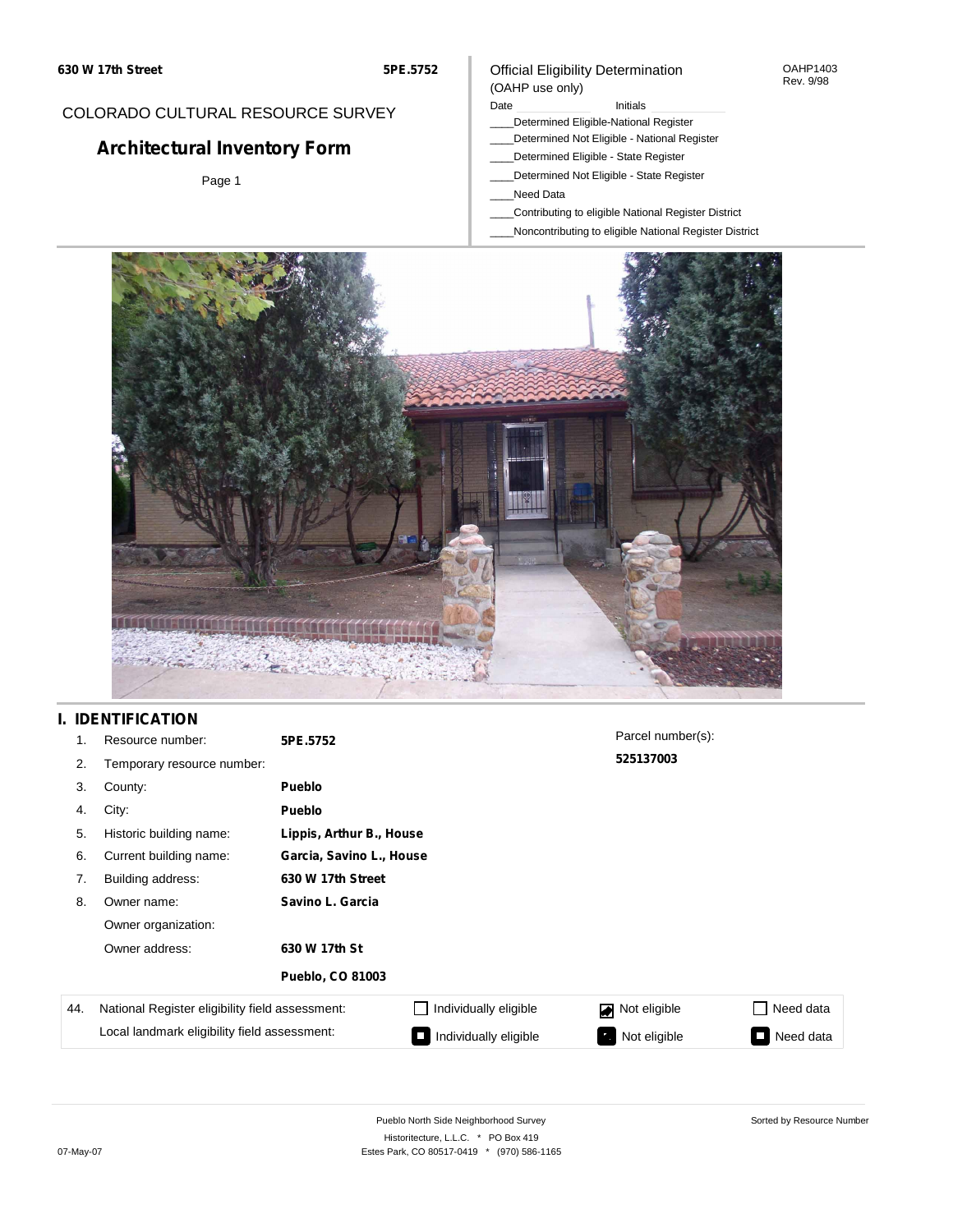Sorted by Resource Number

### **Architectural Inventory Form**

Page 2

### **II. GEOGRAPHIC INFORMATION**

| 9.  | P.M.<br>6th            | Township:<br><b>20S</b>                       | 65W<br>Range:                        |
|-----|------------------------|-----------------------------------------------|--------------------------------------|
|     | 1/4<br>οf<br><b>SW</b> | 1/4<br><b>NW</b><br>1/4<br>of <b>SW</b><br>0f | <b>NE</b><br>of Section<br>25<br>1/4 |
| 10. | UTM reference zone:    | 13                                            |                                      |
|     | Easting:               | 533625                                        | Northing:<br>4237011                 |
| 11. | USGS quad name:        | <b>Northeast Pueblo</b>                       | Scale:<br>7.5                        |
|     | Year:                  | 1961 (Photorevised 1970 and<br>1974)          |                                      |
|     | 12. $Lot(s)$ :         | Lots 7 and 8; Block 6                         |                                      |
|     | Addition:              | <b>Bartlett &amp; Miller Addition</b>         | Year of addition:<br>1871            |

#### 13. Boundary description and justification:

The boundary, as described above, contains but does not exceed the land historically associated with this property.

Metes and bounds exist:

П

### **III. ARCHITECTURAL DESCRIPTION**

| 14. | Building plan (footprint, shape):    | <b>Rectangular Plan</b>       |                       |
|-----|--------------------------------------|-------------------------------|-----------------------|
|     | Other building plan descriptions:    |                               |                       |
| 15. | Dimensions in feet (length x width): | 1,414 square feet             |                       |
| 16. | Number of stories:                   | 1                             |                       |
| 17. | Primary external wall material(s):   | <b>Brick</b>                  | Other wall materials: |
|     |                                      |                               |                       |
| 18. | Roof configuration:                  | <b>Hipped Roof</b>            |                       |
|     | Other roof configurations:           |                               |                       |
| 19. | Primary external roof material:      | <b>Terra Cotta Roof</b>       |                       |
|     | Other roof materials:                |                               |                       |
| 20. | Special features:                    | <b>Garage/Attached Garage</b> |                       |
|     |                                      | Porch                         |                       |
|     |                                      | <b>Window/Glass Block</b>     |                       |

#### 21. General architectural description:

Oriented to the north, this house rests on a concrete foundation. Opening in the south side of the foundation's west elevation is a wood, overhead retractable garage door. A tan, raked-brick veneer clads the exterior walls. It features a brown, raked-brick **watertable. Windows are generally 1-over-1-light, double-hung sash, with green- or white-painted wood frames. They open** above brown-brick sills and have aluminum-frame storm windows. A large picture window pierces the west side of the asymmetrical front (north) façade. A heavy-gauge wire mesh covers it. Other windows are 1-beside-1-lght, sliding-sash, with aluminum frames. Aluminum awnings shelter the windows in the side elevations. Appearing between the windows in the west elevation, south of center, is a shaft of glass block. A hipped roof porch protrudes from the front façade, west of center. It has a concrete floor and decorative wrought-iron supports and railings. Two concrete steps approach it at the center. The steps correspond to the principal doorway, which hosts a wood slab door, opening behind an aluminum-frame storm door. Flanking the doorway are glass-block sidelights. Another doorway, hosting an identical door, opens west of center in the south (rear) elevation. It provides access to a wood deck. The east half of the deck has a fiberglass shed roof. Only a small, aluminum awning shelters the west half. Red, terra cotta tiles cover the hipped roof. Brown-painted wood fascia and soffit box the **overhanging eaves.**

22. Architectural style:

**Late 19th And 20th Century Revivals/Mediterranean Revival**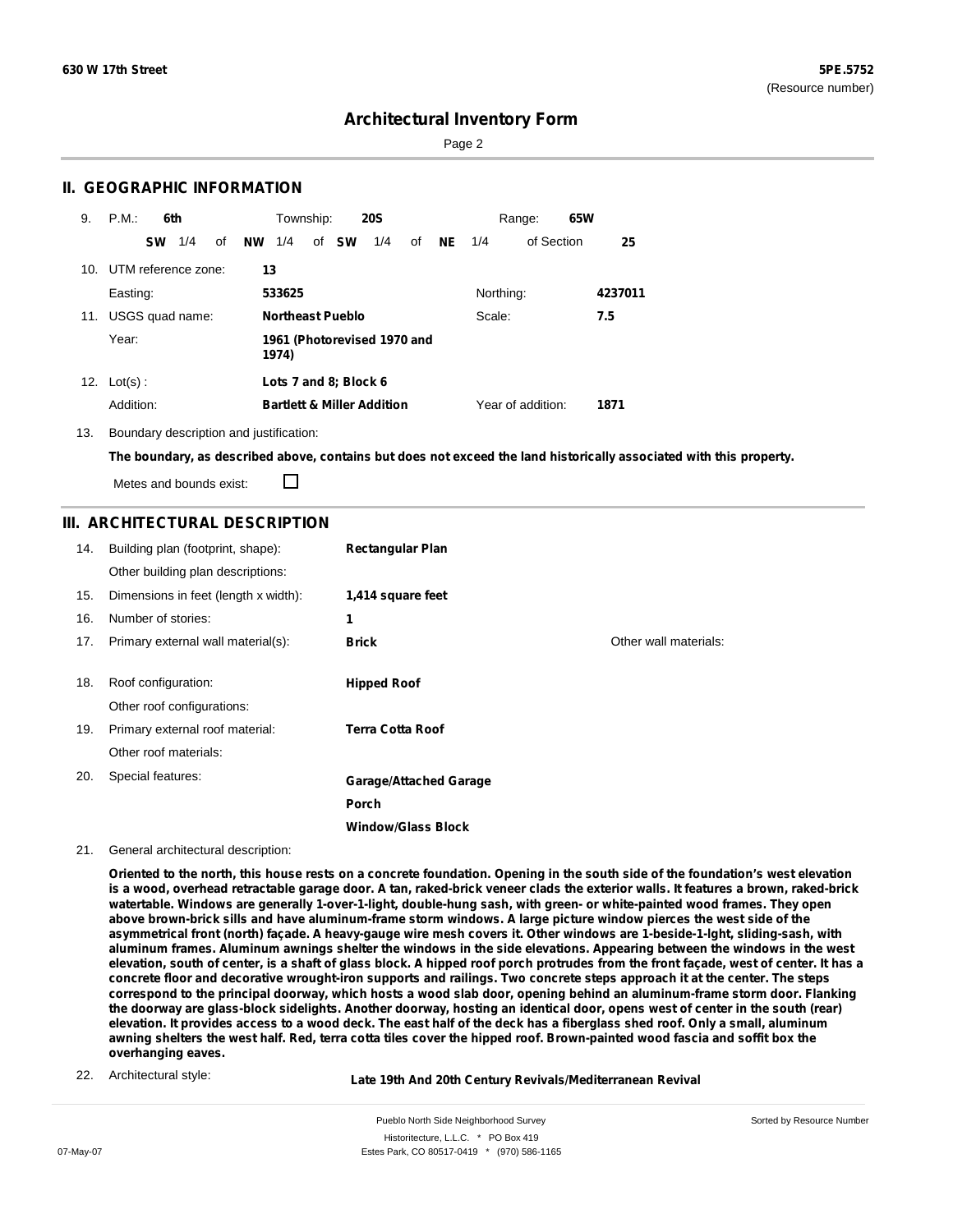Page 3

Other architectural styles:

**Building type: Ranch Type** 

23. Landscape or special setting features:

This property is located on terrain sloping steeply downward from northeast to southwest, with an elevation of around 4,700 feet above mean sea level. The neighborhood features modest, one- and two-story houses. Setbacks from West 17th Street are generally the same on this block. This property is situated on the southeast corner of West 17th and West streets. Separating the streets from the sidewalks is a grass-covered strip. A planted-grass yard, with mature landscaping, covers the lot. A cobblestone wall lines the west side of the property while a concrete retaining wall delimits the south edge. Surrounding the **back yard is a chain-link fence.**

24. Associated buildings, features or objects: **No associated buildings identified.**

#### **IV. ARCHITECTURAL HISTORY**

**1957 unknown unknown Arthur B. Lippis** 25. Date of Construction: Estimate: Actual: Architect: 27. Builder: 28. Original Owner: 29. Construction history: 26. Source of Information: Source of information: Source of information: Source of information: **Pueblo County Office of Tax Assessor. Property information card [internet]. Pueblo City Directory. Pueblo, Co.; Salt Lake City; Kansas City, Mo.; and others: R.L. Polk & Co, consulted 1886 through 2003.**

According to Pueblo County Tax Assessor records, this building was constructed in 1957. An analysis of the style, materials, and historical records corroborates this date. The only notable alteration has been the replacement of some windows, dating to **after 1970.**

30. Location: **original** Date of move(s):

### **V. HISTORICAL ASSOCIATIONS**

|     | 31. Original use(s): | <b>Single Dwelling</b> |
|-----|----------------------|------------------------|
| 32. | Intermediate use(s): | <b>Single Dwelling</b> |
|     | 33. Current use(s):  | <b>Single Dwelling</b> |
|     | 34. Site type(s):    | <b>Residence</b>       |

35. Historical background:

The first owner and resident of this house, constructed in 1957, was Arthur B. Lippis. He was born around 1912 in Pueblo and was a veteran of World War II. Lippis was a real estate broker. He had four daughters: Donna Marie Cameron, Katherine May Kelsey, Lynda Lou Cooper, and Cherry Lynn Lippis. Arthur Lippis later moved to 2215 Balboa; he died on April 20, 1979.

Perri M. Hanan purchased the property in 1979, selling it to James W. and Lou V. Boleman in 1983. E.W. Freeman acquired the **house and lot in 1986, selling them to Savino L. Garcia, the current owner and resident, in 1988.**

Sources of information: 36.

**Pueblo County Office of Tax Assessor. Property information card [internet].**

**Pueblo City Directory. Pueblo, Co.; Salt Lake City; Kansas City, Mo.; and others: R.L. Polk & Co, consulted 1886 through 2003.**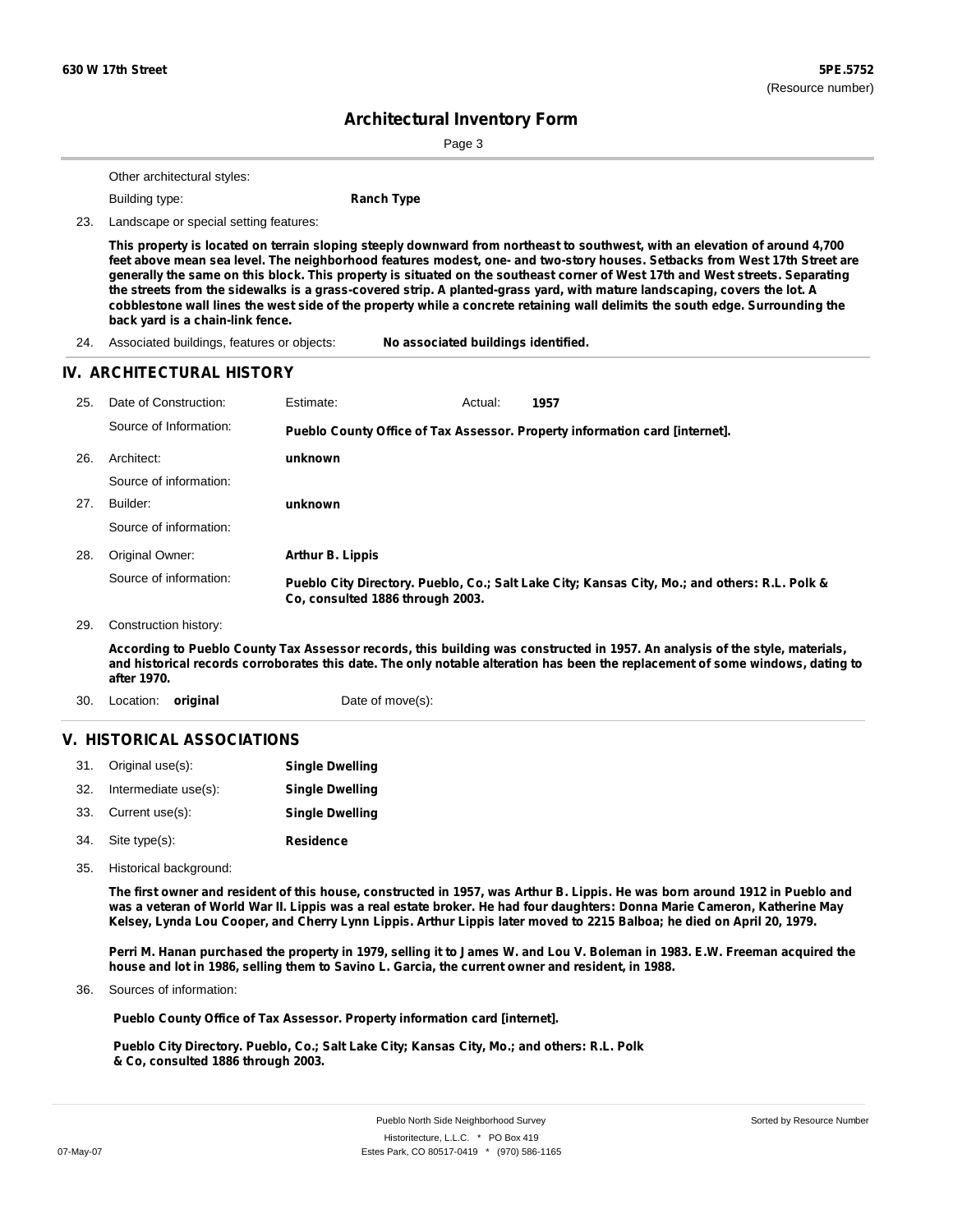Page 4

**Sanborn Fire Insurance Maps (for Pueblo, Colorado). New York: Sanborn Map and Publishing Co., 1883, 1886, 1889, 1893, 1904-05, 1904-51, and 1904-52.**

**"Arthur B. Lippis" [obituary]. Pueblo Chieftain, 21 April 1979, p. 7B.**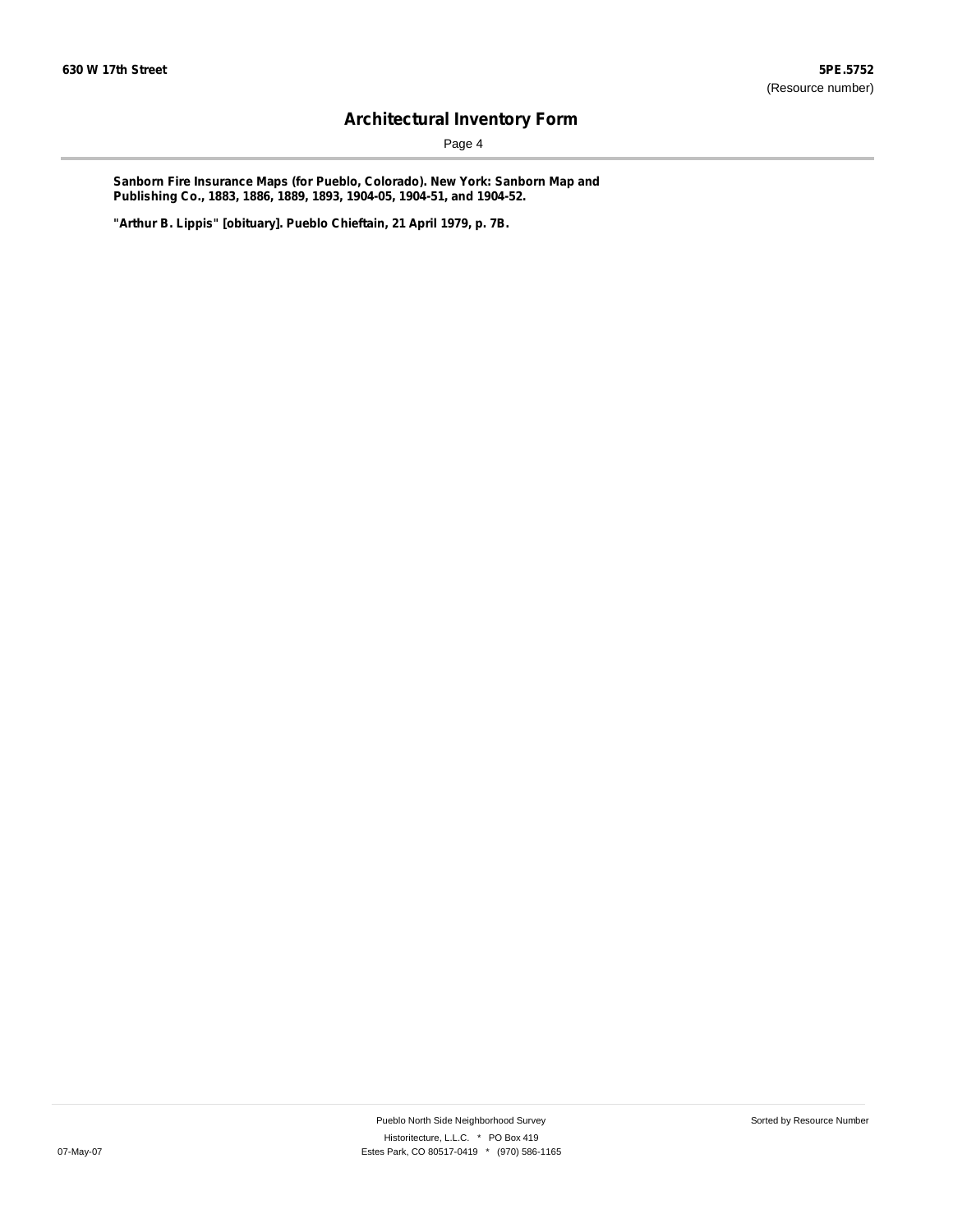Sorted by Resource Number

# **Architectural Inventory Form**

Page 5

|     | <b>VI. SIGNIFICANCE</b>                                                                                                                                                           |  |  |  |  |  |  |  |
|-----|-----------------------------------------------------------------------------------------------------------------------------------------------------------------------------------|--|--|--|--|--|--|--|
| 37. | Local landmark designation:<br>Yes $\Box$<br>No.<br>$\mathbf{F}_{\mathbf{r}}$                                                                                                     |  |  |  |  |  |  |  |
|     | Designation authority:                                                                                                                                                            |  |  |  |  |  |  |  |
|     | Date of designation:                                                                                                                                                              |  |  |  |  |  |  |  |
| 38. | Applicable National Register criteria:                                                                                                                                            |  |  |  |  |  |  |  |
|     | A. Associated with events that have made a significant contribution to the broad pattern of our history.                                                                          |  |  |  |  |  |  |  |
|     | B. Associated with the lives of persons significant in our past.<br>$\blacksquare$                                                                                                |  |  |  |  |  |  |  |
|     | C. Embodies the distinctive characteristics of a type, period, or method of construction, or represents the work<br>П                                                             |  |  |  |  |  |  |  |
|     | of a master, or that possess high artistic values, or represents a significant and distinguished entity whose<br>components may lack individual distinction.                      |  |  |  |  |  |  |  |
|     | D. Has yielded, or may be likely to yield, information important in history or prehistory.                                                                                        |  |  |  |  |  |  |  |
|     | Qualifies under Criteria Considerations A through G (see manual).<br>$\sim$                                                                                                       |  |  |  |  |  |  |  |
|     | Does not meet any of the above National Register criteria.<br>₩                                                                                                                   |  |  |  |  |  |  |  |
|     | <b>Pueblo Standards for Designation:</b>                                                                                                                                          |  |  |  |  |  |  |  |
|     | 1a. History                                                                                                                                                                       |  |  |  |  |  |  |  |
|     | $\overline{\mathbf{r}}_1$<br>Have direct association with the historical development of the city, state, or nation; or                                                            |  |  |  |  |  |  |  |
|     | <u>1b. History</u>                                                                                                                                                                |  |  |  |  |  |  |  |
|     | Be the site of a significant historic event; or<br>$\mathcal{L}_{\mathcal{A}}$                                                                                                    |  |  |  |  |  |  |  |
|     | 1c. History                                                                                                                                                                       |  |  |  |  |  |  |  |
|     | Have direct and substantial association with a person or group of persons who had influence on society.<br>$\overline{\phantom{a}}$                                               |  |  |  |  |  |  |  |
|     | 2a. Architecture<br>Embody distinguishing characteristics of an architectural style or type; or                                                                                   |  |  |  |  |  |  |  |
|     | $\Box$                                                                                                                                                                            |  |  |  |  |  |  |  |
|     | 2b. Architecture<br>Be a significant example of the work of a recognized architect or master builder, or<br>$\Box$                                                                |  |  |  |  |  |  |  |
|     | 2c. Architecture                                                                                                                                                                  |  |  |  |  |  |  |  |
|     | Contain elements of architectural design, engineering, materials, craftsmanship, or artistic merit which represent a<br>$\Box$<br>significant or influential innovation;          |  |  |  |  |  |  |  |
|     | 2d. Architecture                                                                                                                                                                  |  |  |  |  |  |  |  |
|     | Portray the environment of a group of people or physical development of an area of the city in an era of history<br>$\Box$<br>characterized by a distinctive architectural style. |  |  |  |  |  |  |  |
|     | 3a. Geography                                                                                                                                                                     |  |  |  |  |  |  |  |
|     | Have a prominent location or be an established, familiar, and orienting visual feature of the contemporary city, or                                                               |  |  |  |  |  |  |  |
|     | 3b. Geography                                                                                                                                                                     |  |  |  |  |  |  |  |
|     | Promote understanding and appreciation of Pueblo's environment by means of distinctive physical characteristics<br>or rarity; or                                                  |  |  |  |  |  |  |  |
|     | 3c. Geography                                                                                                                                                                     |  |  |  |  |  |  |  |
|     | Make a special contribution to Pueblo's distinctive character.<br>$\overline{\phantom{a}}$                                                                                        |  |  |  |  |  |  |  |
|     | <b>Not Applicable</b><br>Does not meet any of the above Pueblo landmark criteria.                                                                                                 |  |  |  |  |  |  |  |
|     | $\overline{\phantom{a}}$                                                                                                                                                          |  |  |  |  |  |  |  |
| 39. | Area(s) of Significance:<br><b>Not Applicable</b>                                                                                                                                 |  |  |  |  |  |  |  |
| 40. | Period of Significance:<br>n/a                                                                                                                                                    |  |  |  |  |  |  |  |
| 41. | Level of significance:<br>National:<br>State<br>Local<br>$\Box$<br>$\sim$                                                                                                         |  |  |  |  |  |  |  |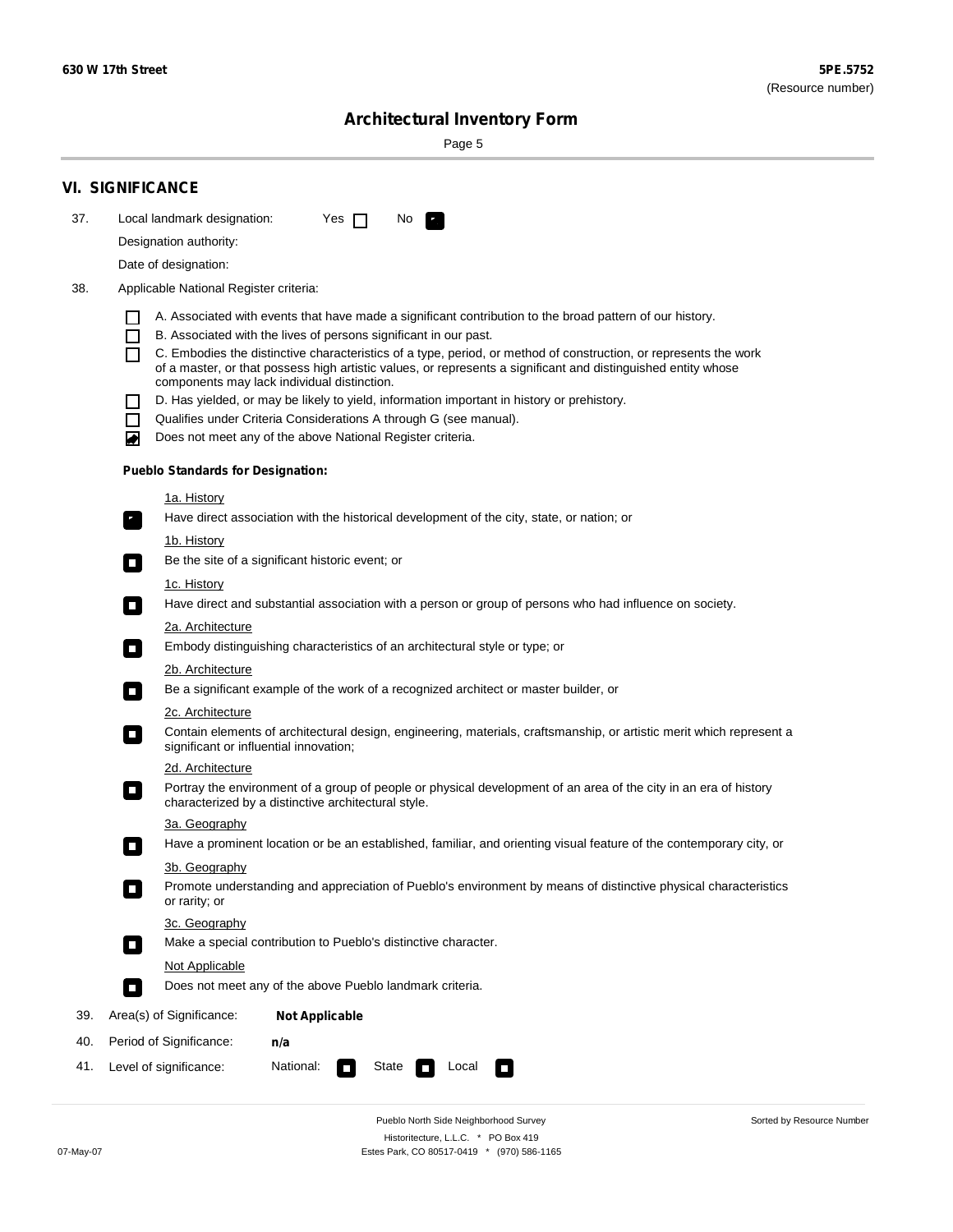Page 6

#### 42. Statement of significance:

Because this property is less than 50 years old and does not meet any of criteria considerations A through G, it is ineligible for listing in the National Register of Historic Places. Moreover, the architectural and historical significance are not to the extent that the property would qualify for individual listing in the Colorado State Register of Historic Properties or as a City of Pueblo landmark. Given its age, the property should not be considered a contributing resource within any potential historic **district.**

43. Assessment of historic physical integrity related to significance:

Constructed in 1957, this house exhibits a moderately high level of physical integrity relative to the seven aspects of integrity as defined by the National Park Service and the Colorado Historical Society: location, setting, design, materials, workmanship, feeling, and association. Some of the original widows have been replaced. However, this property retains **sufficient physical integrity to convey its architectural and historical significance.**

### **VII. NATIONAL REGISTER ELIGIBILITY ASSESSMENT**

| 44. |                                                                                                                                                                                                                                                                                                                                                                                                             | National Register eligibility field assessment: |     | $\Box$ Individually eligible | Not eligible<br>$\mathbf{r}$ . | $\Box$ Need data |
|-----|-------------------------------------------------------------------------------------------------------------------------------------------------------------------------------------------------------------------------------------------------------------------------------------------------------------------------------------------------------------------------------------------------------------|-------------------------------------------------|-----|------------------------------|--------------------------------|------------------|
|     |                                                                                                                                                                                                                                                                                                                                                                                                             | Local landmark eligibility field assessment:    |     | Individually eligible        | Not eligible                   | $\Box$ Need data |
| 45. |                                                                                                                                                                                                                                                                                                                                                                                                             | Is there National Register district potential?  | Yes | No.<br>n                     |                                |                  |
|     | Discuss:<br>Pueblo's North Side Neighborhood represents the evolution of the city's professional middle and upper<br>classes. Its diversity of architectural styles and forms directly represents the city's changing economic and<br>cultural climates. As well, the neighborhood is distinctive because it appears to have evolved independently of<br>the area's dominant industry, steel manufacturing. |                                                 |     |                              |                                |                  |

Yes Yes No

 $No$   $\neg$   $N/A$ 

N/A

If there is National Register district potential, is this building contributing:

46. If the building is in existing National Register district, is it contributing:

### **VIII. RECORDING INFORMATION**

| 47. | Photograph numbers): | <b>CD-ROM Photo Disc: North Side Photos</b><br>File Name(s): 17thstw630                                                       |
|-----|----------------------|-------------------------------------------------------------------------------------------------------------------------------|
|     | Negatives filed at:  | <b>Special Collections</b><br><b>Robert Hoag Rawlings Public Library</b><br>100 East Abriendo Avenue<br>Pueblo, CO 81004-4290 |
| 48. | Report title:        | <b>Pueblo North Side Neighborhood Survey</b>                                                                                  |
| 49. | $Date(s)$ :          | 07/26/05                                                                                                                      |
| 50. | Recorder(s):         | <b>Adam Thomas</b>                                                                                                            |
| 51. | Organization:        | Historitecture, L.L.C.                                                                                                        |
| 52. | Address:             | <b>PO Box 419</b>                                                                                                             |
|     |                      | Estes Park, CO 80517-0419                                                                                                     |
| 53. | Phone number(s):     | (970) 586-1165                                                                                                                |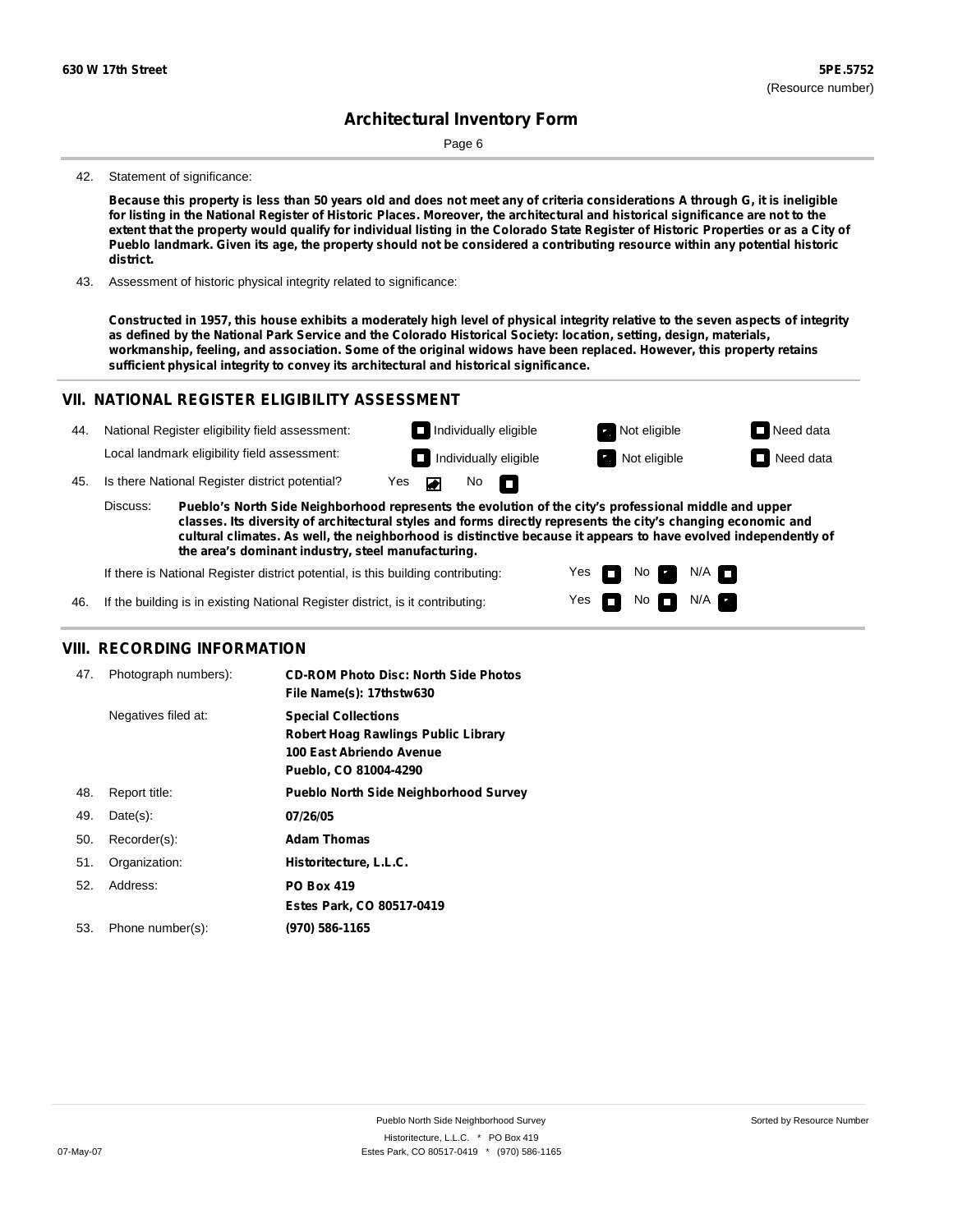Page 7